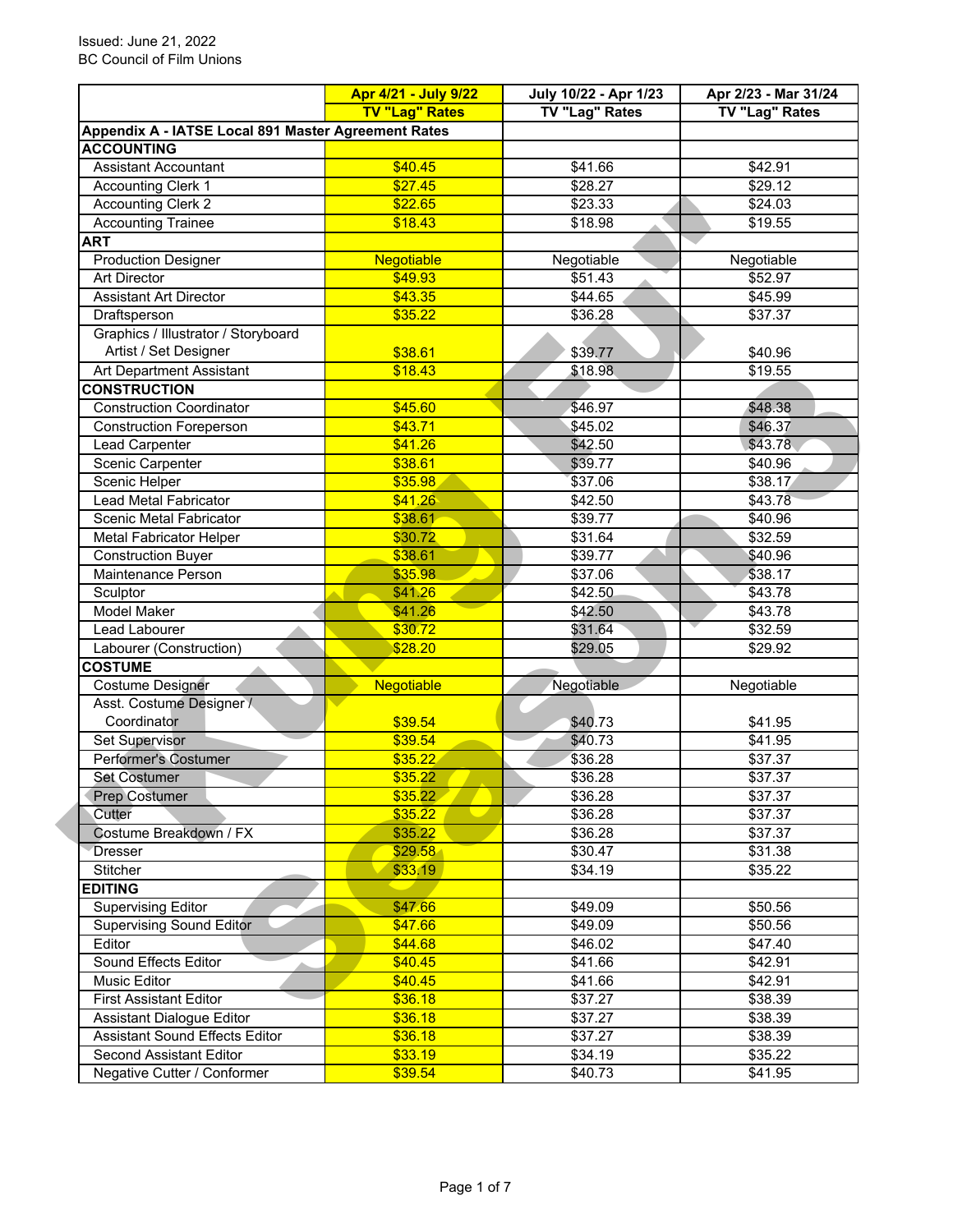|                                                                                                                                           | Apr 4/21 - July 9/22  | July 10/22 - Apr 1/23 | Apr 2/23 - Mar 31/24 |  |
|-------------------------------------------------------------------------------------------------------------------------------------------|-----------------------|-----------------------|----------------------|--|
|                                                                                                                                           | <b>TV "Lag" Rates</b> | TV "Lag" Rates        | TV "Lag" Rates       |  |
| Appendix A - IATSE Local 891 Master Agreement Rates (continued)                                                                           |                       |                       |                      |  |
| FIRST AID / CRAFT SERVICE                                                                                                                 |                       |                       |                      |  |
| First Aid / Craft Service                                                                                                                 | \$40.45               | \$41.66               | \$42.91              |  |
| <b>First Aid</b>                                                                                                                          | \$33.19               | \$34.19               | \$35.22              |  |
| <b>Craft Service</b>                                                                                                                      | \$30.72               | \$31.64               | \$32.59              |  |
| <b>GREENS</b>                                                                                                                             |                       |                       |                      |  |
| <b>Head Greensperson</b>                                                                                                                  | \$40.45               | \$41.66               | \$42.91              |  |
| Best Person (Lead Person)                                                                                                                 | \$36.18               | \$37.27               | \$38.39              |  |
| Greensperson                                                                                                                              | \$33.19               | \$34.19               | \$35.22              |  |
| Greens Helper                                                                                                                             | \$29.58               | \$30.47               | \$31.38              |  |
| <b>GRIPS</b>                                                                                                                              |                       |                       |                      |  |
| Key Grip                                                                                                                                  | \$40.45               | \$41.66               | \$42.91              |  |
| Second Grip                                                                                                                               | \$36.18               | \$37.27               | \$38.39              |  |
| Lead Grip / Setup                                                                                                                         | \$36.18               | \$37.27               | \$38.39              |  |
| <b>Dolly Operator</b>                                                                                                                     | \$36.18               | \$37.27               | \$38.39              |  |
| <b>Rigging Grip</b>                                                                                                                       | \$35.22               | \$36.28               | \$37.37              |  |
| Grip                                                                                                                                      | \$33.19               | \$34.19               | \$35.22              |  |
| <b>HAIR</b>                                                                                                                               |                       |                       |                      |  |
| Hair Department Head                                                                                                                      | \$40.45               | \$41.66               | \$42.91              |  |
| <b>Assistant Hairstylist</b>                                                                                                              | \$36.18               | \$37.27               | \$38.39              |  |
| Second Assistant Hairstylist                                                                                                              | \$33.19               | \$34.19               | \$35.22              |  |
| <b>IGHTING / ELECTRICS</b>                                                                                                                |                       |                       |                      |  |
| Head Lighting Technician                                                                                                                  | \$40.45               | \$41.66               | \$42.91              |  |
| <b>Assistant Head Lighting</b>                                                                                                            |                       |                       |                      |  |
| Technician                                                                                                                                | \$36.18               |                       |                      |  |
| <b>Lighting Board Operator</b>                                                                                                            | \$36.07               | \$37.27<br>\$37.15    | \$38.39<br>\$38.26   |  |
| Head Rigging Lighting Technician                                                                                                          | \$36.18               | \$37.27               | \$38.39              |  |
|                                                                                                                                           |                       |                       |                      |  |
| Generator Operator                                                                                                                        | \$36.18               | \$37.27               | \$38.39              |  |
| Lighting Technician /                                                                                                                     |                       |                       |                      |  |
| Lamp Operator*                                                                                                                            | \$33.19               | \$34.19               | \$35.22              |  |
| Set Wire Technician                                                                                                                       | \$35.22               | \$36.28               | \$37.37              |  |
| Any Lighting Technician who is assigned to operate balloon lighting shall receive \$0.80 per hour more than the Lighting Technician rate. |                       |                       |                      |  |
| <b>MAKE-UP</b>                                                                                                                            |                       |                       |                      |  |
| <b>Special Makeup Effects</b>                                                                                                             | Negotiable            | Negotiable            | Negotiable           |  |
| <b>Makeup Department Head</b>                                                                                                             | \$40.45               | \$41.66               | \$42.91              |  |
| <b>First Assistant Makeup Artist</b>                                                                                                      | \$36.18               | \$37.27               | \$38.39              |  |
| Second Assistant Makeup Artist                                                                                                            | \$33.19               | \$34.19               | \$35.22              |  |
| <b>Third Assistant Makeup Artist</b>                                                                                                      | \$22.48               | \$23.15               | \$23.84              |  |
| <b>PAINTING</b>                                                                                                                           |                       |                       |                      |  |
| Paint Coordinator                                                                                                                         | \$45.04\$             | \$46.39               | \$47.78              |  |
| Lead Painter                                                                                                                              | \$41.26               | \$42.50               | \$43.78              |  |
| Scenic Artist                                                                                                                             | \$41.26               | \$42.50               | \$43.78              |  |
| Sign Painter / Fabricator                                                                                                                 | \$41.26               | \$42.50               | \$43.78              |  |
| <b>Automotive Sprayer</b>                                                                                                                 | \$41.26               | \$42.50               | \$43.78              |  |
| <b>Scenic Painter</b>                                                                                                                     | \$38.61               | \$39.77               | \$40.96              |  |
| <b>Wallpaper Hanger</b>                                                                                                                   | \$38.61               | \$39.77               | \$40.96              |  |
| Plasterer                                                                                                                                 | \$38.61               | \$39.77               | \$40.96              |  |
| Set Painter                                                                                                                               | \$36.73               | \$37.83               | \$38.96              |  |
| Paint Labourer                                                                                                                            | \$28.20               | \$29.05               | \$29.92              |  |
| <b>PRODUCTION OFFICE</b>                                                                                                                  |                       |                       |                      |  |
| <b>Production Office Coordinator</b>                                                                                                      | \$40.45               | \$41.66               | \$42.91              |  |
| Asst. Production Coordinator                                                                                                              | \$36.18               | \$37.27               | \$38.39              |  |
| 2nd Asst. Production Coord.                                                                                                               | \$20.23               | \$20.84               | \$21.47              |  |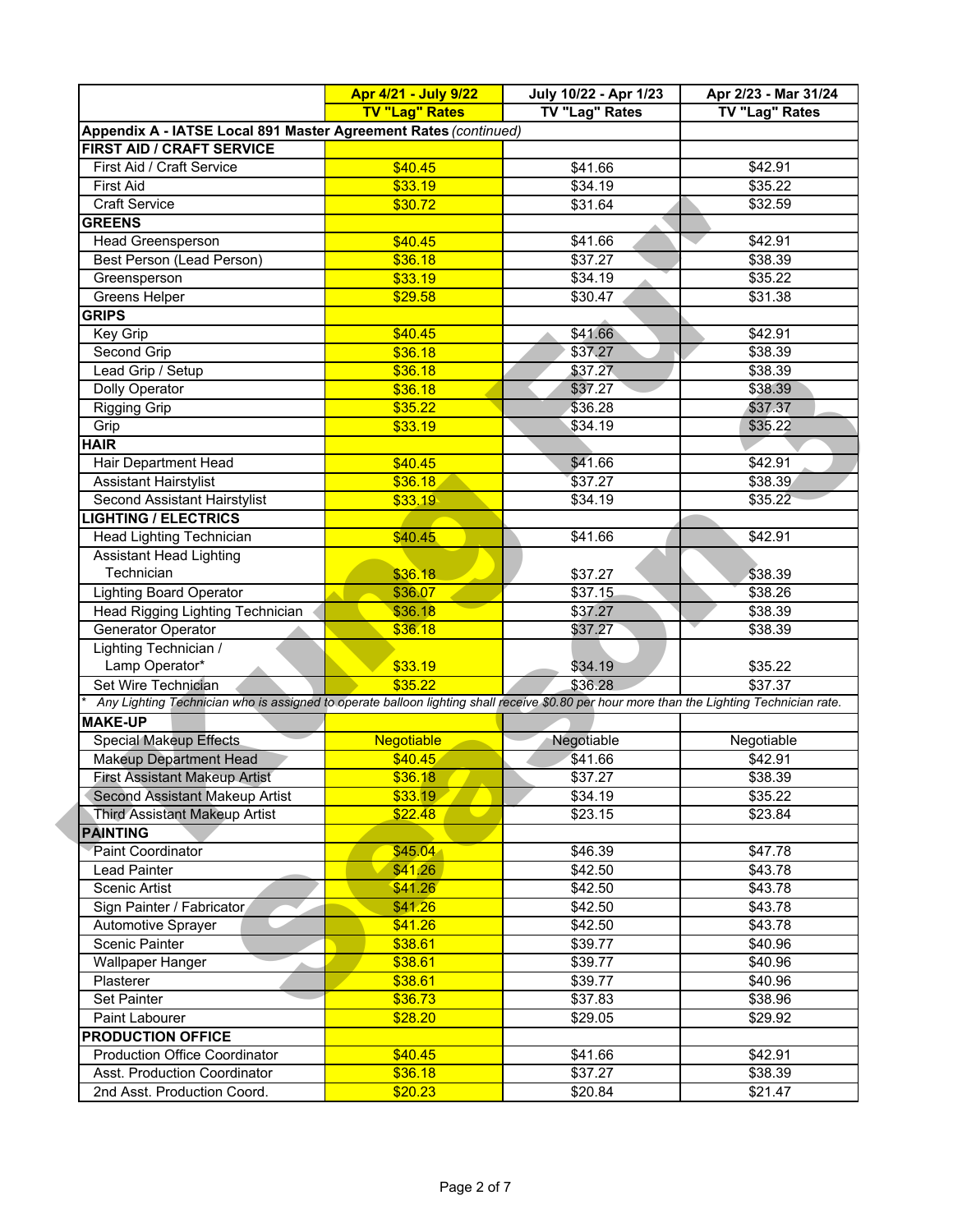|                                                                 | Apr 4/21 - July 9/22     | July 10/22 - Apr 1/23    | Apr 2/23 - Mar 31/24     |
|-----------------------------------------------------------------|--------------------------|--------------------------|--------------------------|
|                                                                 | <b>TV "Lag" Rates</b>    | TV "Lag" Rates           | TV "Lag" Rates           |
| Appendix A - IATSE Local 891 Master Agreement Rates (continued) |                          |                          |                          |
| <b>PROPS</b>                                                    |                          |                          |                          |
| <b>Property Master</b>                                          | \$40.45                  | \$41.66                  | \$42.91                  |
| <b>Assistant Property Master</b>                                | \$39.54                  | \$40.73                  | \$41.95                  |
| Props Buyer                                                     | \$35.98                  | \$37.06                  | \$38.17                  |
| Props                                                           | \$33.19                  | \$34.19                  | \$35.22                  |
| <b>SCRIPT SUPERVISORS / CONTINUITY COORDINATOR</b>              |                          |                          |                          |
| Script Supevisor /                                              |                          |                          |                          |
| Continuity Coord.                                               | \$40.45                  | \$41.66                  | \$42.91                  |
| Assistant to Script Supervisor /                                |                          |                          |                          |
| <b>Continuity Coordinator</b>                                   | \$22.82                  | \$23.50                  | \$24.21                  |
| <b>SET DECORATING</b>                                           |                          |                          |                          |
| Set Decorator                                                   | \$40.45                  | \$41.66                  | \$42.91                  |
| <b>Assistant Set Decorator</b>                                  | \$37.62                  | \$38.75                  | \$39.91                  |
| Set Buyer                                                       | \$35.22                  | \$36.28                  | \$37.37                  |
| <b>Lead Dresser</b>                                             | \$34.14                  | \$35.16                  | \$36.21                  |
| <b>On-Set Dresser</b>                                           | \$34.14                  | \$35.16                  | \$36.21                  |
| Set Dresser                                                     | \$33.19                  | \$34.19                  | \$35.22                  |
| Draper / Upholsterer                                            | \$33.19                  | \$34.19                  | \$35.22                  |
| <b>Assistant Set Dresser</b>                                    | \$27.45                  | \$28.27                  | \$29.12                  |
| <b>SOUND</b>                                                    |                          |                          |                          |
| Mixer (Production and Dubbing)                                  | \$52.67                  | \$54.25                  | \$55.88                  |
| <b>Boom Operator</b>                                            | \$44.24                  | \$45.57                  | \$46.94                  |
| Sound Assistant                                                 | \$33.19                  | \$34.19                  | \$35.22                  |
| <b>Public Address Operator</b>                                  | \$33.19                  | \$34.19                  | \$35.22                  |
| Playback Operator                                               | \$33.19                  | \$34.19                  | \$35.22                  |
| Sound Maintenance                                               | \$33.19                  | \$34.19                  | \$35.22                  |
| <b>SPECIAL EFFECTS</b>                                          |                          |                          |                          |
| Special Effects Coordinator                                     | \$44.70                  | \$46.04                  | \$47.42                  |
| <b>First Assistant Special Effects</b>                          | \$40.45                  | \$41.66                  | \$42.91                  |
| <b>Special Effects Assistant</b>                                | \$35.22                  | \$36.28                  | \$37.37                  |
| Special Effects Labourer                                        | \$28.20                  | \$29.05                  | \$29.92                  |
| <b>VIDEO</b>                                                    |                          |                          |                          |
| <b>Video Sound Mixer</b>                                        | \$40.45                  | \$41.66                  | \$42.91                  |
| <b>Video Lighting Director</b>                                  | \$40.45                  | \$41.66                  | \$42.91                  |
| <b>Video Script Supervisor</b>                                  | \$40.45                  | \$41.66                  | \$42.91                  |
| Colourist                                                       | \$40.45                  | \$41.66                  | \$42.91                  |
| <b>VISUAL EFFECTS</b>                                           |                          |                          |                          |
| VFX Artists (Weekly Flat Rate - up to 12 Hours/Day)             |                          |                          |                          |
| VFX Artist - Level 1                                            | \$1,883.14               | \$1,939.63               | \$1,997.82               |
|                                                                 |                          |                          |                          |
| VFX Artist - Level 2                                            | \$1,748.63<br>\$1,436.51 | \$1,801.09<br>\$1,479.61 | \$1,855.12<br>\$1,524.00 |
| VFX Artist - Level 3                                            |                          |                          |                          |
| VFX Technicians (Weekly Flat Rate - up to 12 Hours/Day)         |                          |                          |                          |
| VFX Technician - Level 1                                        | \$1,748.63               | \$1,801.09               | \$1,855.12               |
| VFX Technician - Level 2                                        | \$1,436.51               | \$1,479.61               | \$1,524.00               |
| VFX Artists (Hourly rate for overtime purposes)                 |                          |                          |                          |
| VFX Artist - Level 1                                            | \$26.90                  | \$27.71                  | \$28.54                  |
| VFX Artist - Level 2                                            | \$24.98                  | \$25.73                  | \$26.50                  |
| VFX Artist - Level 3                                            | \$20.52                  | \$21.14                  | \$21.77                  |
| VFX Technicians (Hourly rate for overtime purposes)             |                          |                          |                          |
| VFX Technician - Level 1                                        | \$24.98                  | \$25.73                  | \$26.50                  |
| VFX Technician - Level 2                                        | \$20.52                  | \$21.14                  | \$21.77                  |